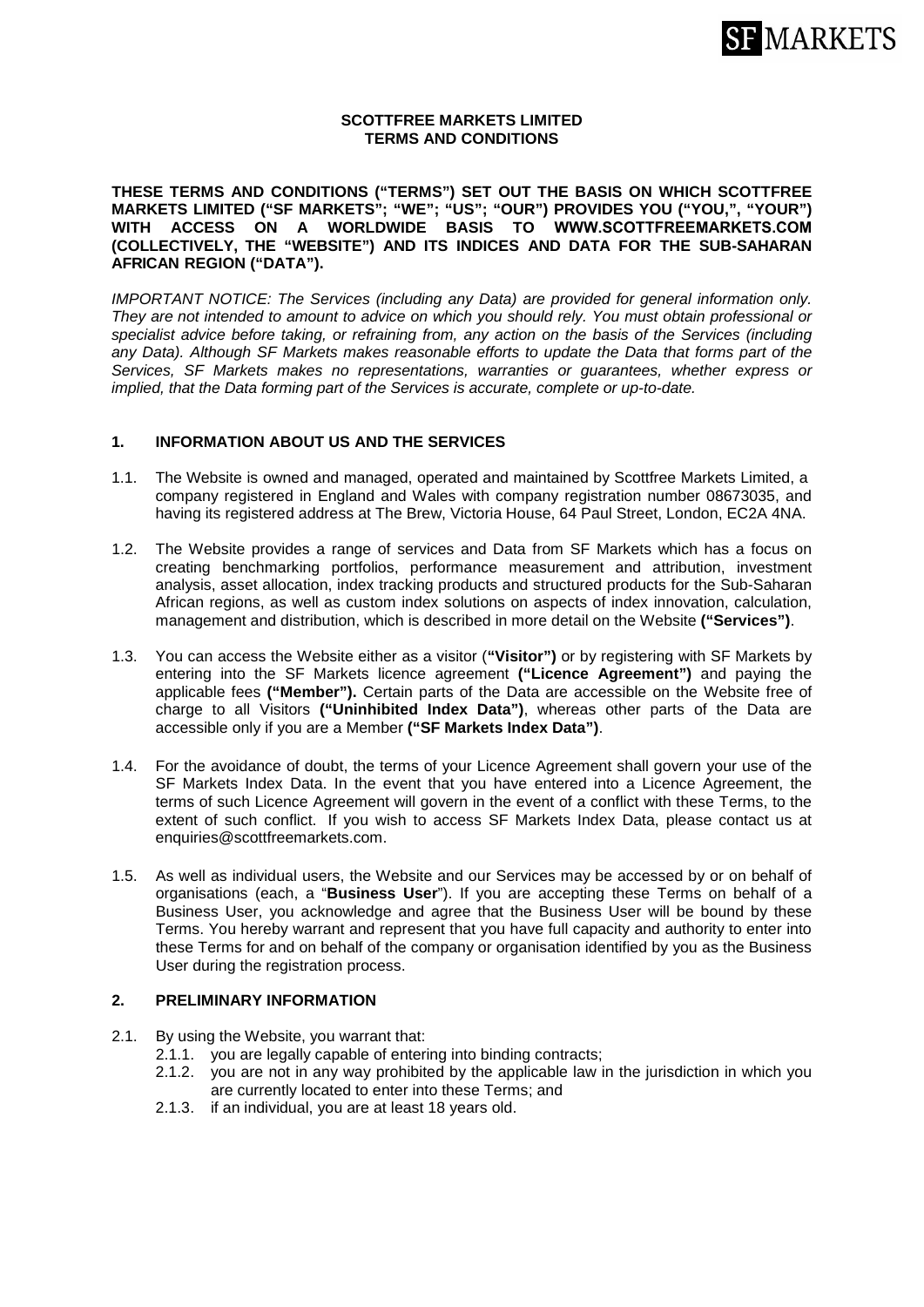

# **3. MEMBERS**

- 3.1. In order to access the Website and use all the Services available, you must be a Member. We reserve the right to refuse your access to certain parts of the Services (including the SF Markets Index Data) in the event you do not have a valid Licence Agreement in place with us.
- 3.2. You must keep your registration details for the Website (**"Login Details"**) confidential and secure. We reserve the right to promptly disable your Login Details and suspend your access to the Website and Services in the event we have any reason to believe that you have breached any of the provisions set out in these Terms or the Licence Agreement.
- 3.3. You agree that at all times, you shall:
	- 3.3.1. not use your Login Details with the intent of impersonating another person;
	- 3.3.2. not allow any other person to use your Login Details;
	- 3.3.3. promptly notify SF Markets in the event there is any actual or suspected breach of security or any unauthorised use or attempted use of your Login Details. SF Markets may be contacted by email at [enquiries@scottfreemarkets.com;](mailto:enquiries@scottfreemarkets.com) and
	- 3.3.4. co-operate with any reasonable security or other checks or requests for information made by SF Markets from time to time.

# **4. YOUR OBLIGATIONS**

- 4.1. You hereby warrant that any information you provide to SF Markets is true, accurate and correct. You further warrant that you shall promptly notify SF Markets in the event of any changes to such information.
- 4.2. You agree that at all times, you shall:
	- 4.2.1. not use the Data for any purpose other than those expressly set out in these Terms;
	- 4.2.2. not do anything likely to impair, interfere with or damage or cause harm or distress to any persons using the Website or in respect of the network;
	- 4.2.3. not use the Website, the Data, other content therein and/or do anything that will infringe anyone's intellectual property rights, other rights of any third parties or any applicable law or regulation;
	- 4.2.4. comply with all instructions and policies from SF Markets from time to time in respect of the Services and the Website which shall be published on the Website;
	- 4.2.5. use the Data at your own risk.
- 4.3. As a Business User, you must ensure that users authorised by you to access the Services comply with these Terms and you are directly liable to us at all times for any acts or omissions of such users.
- 4.4. At any time upon notice to you, we may require you to execute any further documents to confirm acceptance of, or give full effect to, these Terms.
- 4.5. If you have a complaint to make, please e-mail us at: [enquiries@scottfreemarkets.com.](mailto:enquiries@scottfreemarkets.com) Please provide full details of the nature of your complaint and the materials to which the complaint relates. We will use our reasonable endeavours to respond to all complaints within a reasonable time and to take reasonable action which we deem appropriate to resolve or rectify the subject matter of such complaints.
- 4.6. In the event that SF Markets, in its sole and absolute discretion, considers that there has been a breach or threatened breach of any of the terms set out in this section 4, SF Markets reserves the right to take any action that it deems to be necessary, including without limitation, temporary suspension, or termination forthwith and without notice of your use of and access to the Services and the Website; and in the case of illegal use, the instigation of legal proceedings as appropriate.
- 4.7. The Data may not be reproduced or disseminated in whole or in part without SF Markets' prior written consent. The Data may not be used to create any indices, fundamentals or analytics nor can it be used to confirm or substantiate other data. The Data may also not be used to sponsor, market or promote any securities or stocks, portfolios, financial instruments, investment and financial products or any form of investment vehicle.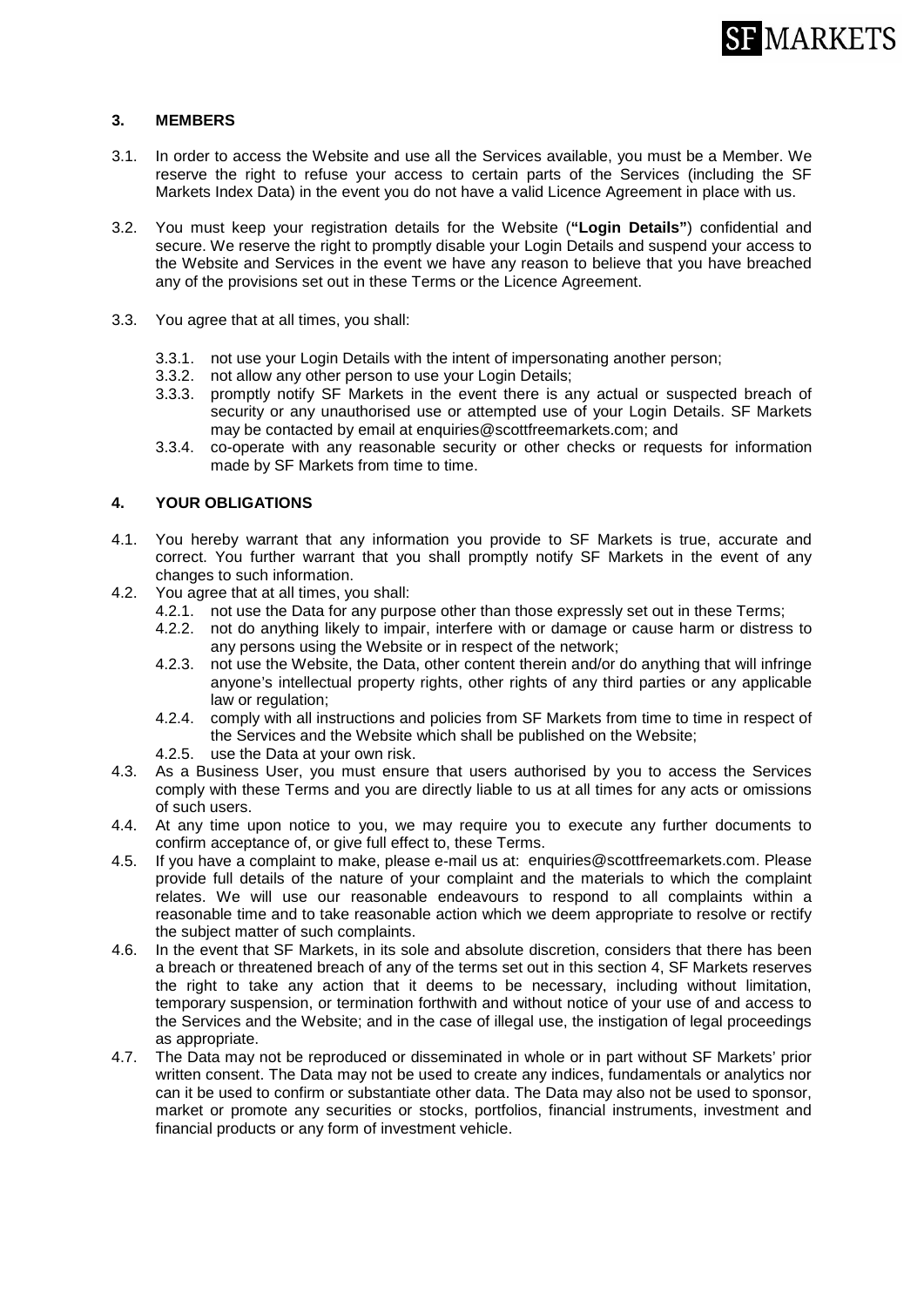

# **5. OUR LIABILITY TO YOU**

- 5.1. Nothing in these Terms excludes or limits SF Markets' liability for death or personal injury arising from negligence, or fraud or fraudulent misrepresentation, or any other liability that cannot be excluded or limited by English law.
- 5.2. To the extent permitted by law, all conditions, warranties, representations or other terms which may apply to the Website or any content on it, whether express or implied, are excluded.
- 5.3. SF Markets will not be liable to you for any loss or damage, whether in contract, tort (including negligence), breach of statutory duty, or otherwise, even if foreseeable, arising under or in connection with:
	- 5.3.1. an inability to use the Website; or
	- 5.3.2. use of, or reliance on, any content displayed on the Website.
- 5.4. If you are a Business User, meaning you are using the Website other than for your individual and personal use as a consumer, please note that SF Markets will not be liable for:
	- 5.4.1. loss of profits, sales, business, or revenue;
	- 5.4.2. business interruption;
	- 5.4.3. loss of anticipated savings;
	- 5.4.4. loss of business opportunity, goodwill or reputation; or
	- 5.4.5. any direct, indirect, special, punitive, consequential losses (including lost profits) or any other damages.
- 5.5. If you are a consumer user, please note that this means the Website is only provided to you for your own personal use and SF Markets shall have no liability to you for any loss of profit, loss of business, business interruption, or loss of business opportunity.
- 5.6. SF Markets will not be liable for any loss or damage caused by a virus, distributed denial-ofservice attack, or other technologically harmful material that may infect your computer equipment, computer programs, data or other proprietary material due to your use of the Website or to your downloading of any content on it, or on any website linked to it.
- 5.7. SF Markets assumes no responsibility for the content of websites linked on the Website. Such links should not be interpreted as endorsement by us of those linked websites. SF Markets will not be liable for any loss or damage that may arise from your use of them.
- 5.8. Historical data does not serve as a guarantee for any future performance. Any back-tested data is hypothetical and also does not serve as a guarantee of actual or future performance. In addition, none of the Data on this Website is intended to provide advice, investment or otherwise, on which reliance should be placed, nor does it constitute an offer to buy or sell, or a promotion or recommendation of any sort. The Data is provided "as is" and the user of the Data assumes the entire risk of any use it may make or permit to be made of the Data.
- 5.9. NEITHER SF MARKETS, ITS EMPLOYEES, AGENTS OR SUB-CONTRACTORS, NOR ANY THIRD PARTY INVOLVED IN THE MAKING OR COMPILING OF THE DATA AND/OR INFORMATION MADE AVAILABLE THROUGH THE SERVICES (EACH, AN **"SF MARKETS PARTY"**) MAKES ANY WARRANTIES, GUARANTEES OR REPRESENTATIONS AND OTHER THAN AS EXPRESSLY SET OUT IN THESE TERMS AND TO THE MAXIMUM EXTENT PERMITTED BY LAW, EACH SF MARKETS PARTY HEREBY EXPRESSLY DISCLAIMS ALL REPRESENTATIONS, WARRANTIES, GUARANTEES, CONDITIONS AND TERMS (WHETHER EXPRESS OR IMPLIED) INCLUDING WARRANTIES OF SATISFACTORY QUALITY AND FITNESS FOR A PARTICULAR PURPOSE.

### **6. SUSPENSION AND CHANGES TO TERMS & SERVICES**

- 6.1. SF Markets shall be entitled at its own discretion and upon notice to you, to suspend the Website and/or the Services whether wholly or partly for any reason whatsoever, including, but not limited to repairs, planned maintenance or upgrades.
- 6.2. SF Markets reserves the right to make any changes to the Website or Services including any functionality and content, or to discontinue a specific feature from time to time, provided that:
	- 6.2.1. SF Markets will notify you in writing through a message displayed on the Website or contact you using your email address that you will have given to us; and
	- 6.2.2. if such changes relate to Services that you have paid for, they will not have any material adverse effects to you.
- 6.3. SF Markets may update or revise these Terms from time to time and such change shall apply with immediate effect. Your continued use of the Services and/or the Website shall be deemed your acceptance of such change(s) in respect of the updated or revised Terms and you are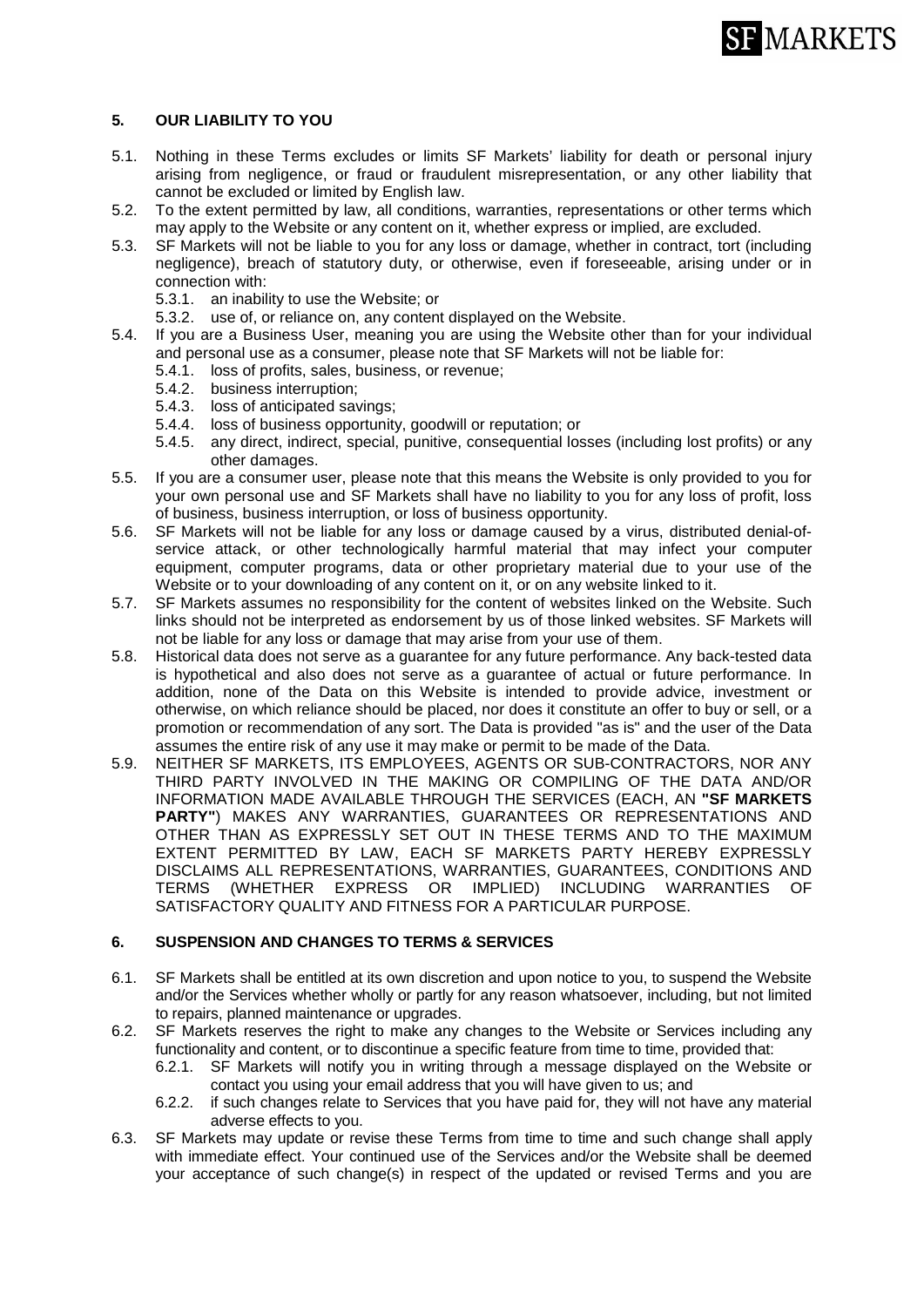

advised to continually to refer to this section of the Website to make sure that you are familiar with the up-to-date Terms.

### **7. PRIVACY**

7.1. SF Markets complies with the Data Protection Act 1998 and all other successor legislation and regulations in the performance of its obligations under these Terms. SF Markets' Privacy Policy and Cookies Policy are available on www.scottfreemarkets.com. The terms of the Privacy Policy and Cookies Policy form part of these Terms and you agree to be bound by them.

# **8. TERM AND TERMINATION**

- 8.1. Your right to access the Website and use the Services (your **"Contract")** shall:
	- 8.1.1. where you are a Visitor, commence upon your visit to the Website and shall remain in force for the duration of your visit to the Website; and
	- 8.1.2. where you are a Member, on the date your Licence Agreement comes into force and shall remain until your Licence Agreement expires or is otherwise terminated.
- 8.2. We may suspend your access to the Website and use of the Services and terminate your Contract at any time and without notice to you if:
	- 8.2.1. the third party services and network providers cease to make the third party service or network available to us;
	- 8.2.2. we believe that you or someone using your Login Details has failed to comply with one or more of these Terms;
	- 8.2.3. you are in breach of any of your obligations specified in these Terms, the Licence Agreement or you otherwise use the Services contrary to any applicable law or regulation:
	- 8.2.4. we do not receive any payment due from you under the Licence Agreement by the applicable due date; or
	- 8.2.5. your Licence Agreement is terminated for any reason,

and upon such termination, you must discontinue your use of the Website and the Services and promptly destroy all Data and other materials obtained via the Website and any copies thereof.

# **9. INTELLECTUAL PROPERTY RIGHTS**

- 9.1. We are the owner or the licensee of all intellectual property rights in our Website, and in the material published on it. Those materials are protected by copyright laws (or such other intellectual property rights which may arise in the materials from time to time) and treaties around the world. All such rights are reserved.
- 9.2. Our status (and that of any identified contributors) as the authors of material on our Website must always be acknowledged.
- 9.3. If you print off, copy or download any part of our Website in breach of these Terms, your right to use our Website will cease immediately and you must, at our option, return or destroy any copies of the materials you have made.

#### **10. LINKING TO OUR WEBSITE**

- 10.1. You must not establish a link in any way that suggests any form of association, approval or endorsement on our part where none exists.
- 10.2. You must not establish a link from any website that is not owned by you.
- 10.3. Our Website must not be framed on any other site, nor may you create a link to any part of our Website other than the home page. We reserve the right to withdraw linking permission without notice. The website from which you are linking must comply with any reasonable requests made by us from time to time as to content or theme.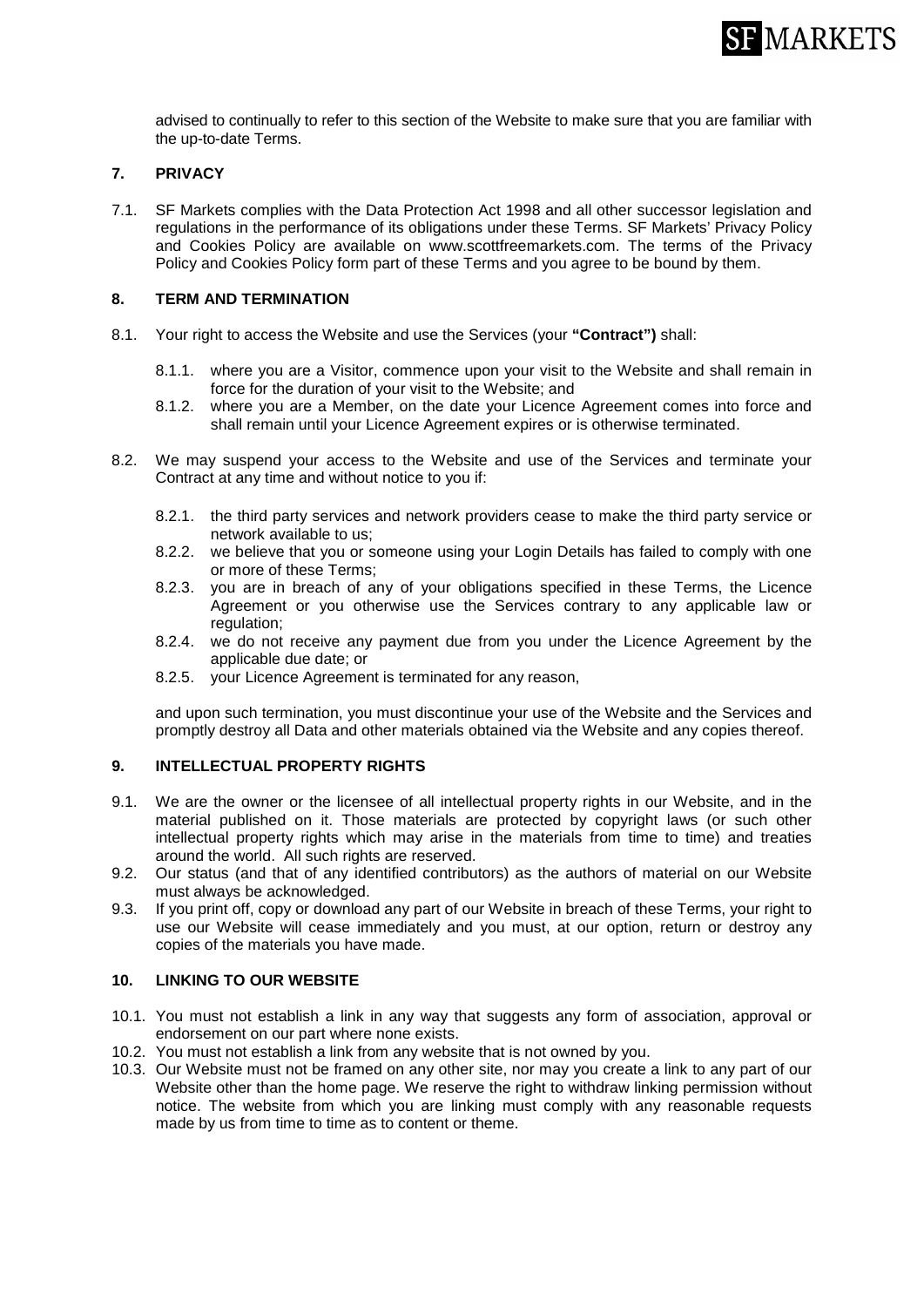

# **11. LINKS FROM OUR WEBSITE**

- 11.1. Where our Website contains links to other sites and resources provided by third parties, these links are provided for your information only. We have no control over the contents of those sites or resources, and accept no responsibility for them or for any loss or damage that may arise from your use of them. If you access any of these sites via our Website, you do so at your own risk.
- 11.2. Further, where you access any third party sites through a link from our Website, you acknowledge that such sites may operate their own terms and conditions and privacy policy, and accordingly you are advised to check such terms, conditions and policies prior to your use of the third party site.

### **12. VIRUS HACKING AND OTHER OFFENCES**

- 12.1. You must not misuse our Website by knowingly introducing viruses, trojans, worms, logic bombs or other material which is malicious or technologically harmful. You must not attempt to gain unauthorised access to our Website, the server on which our Website is stored or any server, computer or database connected to our Website. You must not attack our Website via a denial-of-service attack or a distributed denial-of service attack.
- 12.2. By breaching this provision, you would commit a criminal offence under the Computer Misuse Act 1990, as amended from time to time. We will report any such breach to the relevant law enforcement authorities and We will co-operate with those authorities by disclosing your identity to them. In the event of such a breach, your right to use our Website will cease immediately.
- 12.3. We will not be liable for any loss or damage caused by a distributed denial-of-service attack, viruses or other technologically harmful material that may infect your computer equipment, computer programs, data or other proprietary material due to your use of our Website or to your downloading of any material posted on it, or on any website linked to it.

# **13. GENERAL**

- 13.1. These Terms and any document expressly referred to in them represent the entire agreement between you and SF Markets in respect of your use of the Website and the Services, and shall supersede any prior agreement, understanding or arrangement between you and SF Markets, whether oral or in writing.
- 13.2. If SF Markets fails at any time to insist upon strict performance of its obligations under these Terms, or if it fails to exercise any of the rights or remedies to which it is entitled under these Terms, this will not constitute a waiver of any such rights or remedies and shall not relieve you from compliance with such obligations. No waiver by SF Markets of any of these Terms shall be effective unless it is expressly stated to be a waiver and is communicated to you in writing.
- 13.3. Any requirement for written notice to be provided under these Terms may be satisfied by sending the notice by registered post or email to, in the case of SF Markets, the postal address or email address as set out in these Terms, or in the case of a user, to the email address in that user's Login Details.
- 13.4. If any of these Terms is determined by any competent authority to be invalid, unlawful or unenforceable to any extent, such term, condition or provision will to that extent be severed from the remaining terms, conditions and provisions which shall continue to be valid to the fullest extent permitted by law.
- 13.5. In these Terms, an "Event Outside Our Control" means any act or event beyond our reasonable control, including, without limitation, strikes, lock-outs or other industrial action by third parties, civil commotion, riot, invasion, terrorist attack or threat of terrorist attack, war (whether declared or not) or threat or preparation for war, fire, explosion, storm, flood, earthquake, subsidence, epidemic or other natural disaster, or failure of public or private telecommunications networks or impossibility of the use of railways, shipping, aircraft, motor transport or other means of public or private transport, or any failure of our suppliers or subcontractors.
- 13.6. SF Markets will not be liable or responsible for any failure to perform, or delay in performance of, any obligations under the Terms that is caused by an Event Outside Our Control.
- 13.7. If an Event Outside Our Control takes place that affects the performance of SF Markets' obligations under the Terms:
- 13.8. we will contact you as soon as reasonably possible to notify you; and